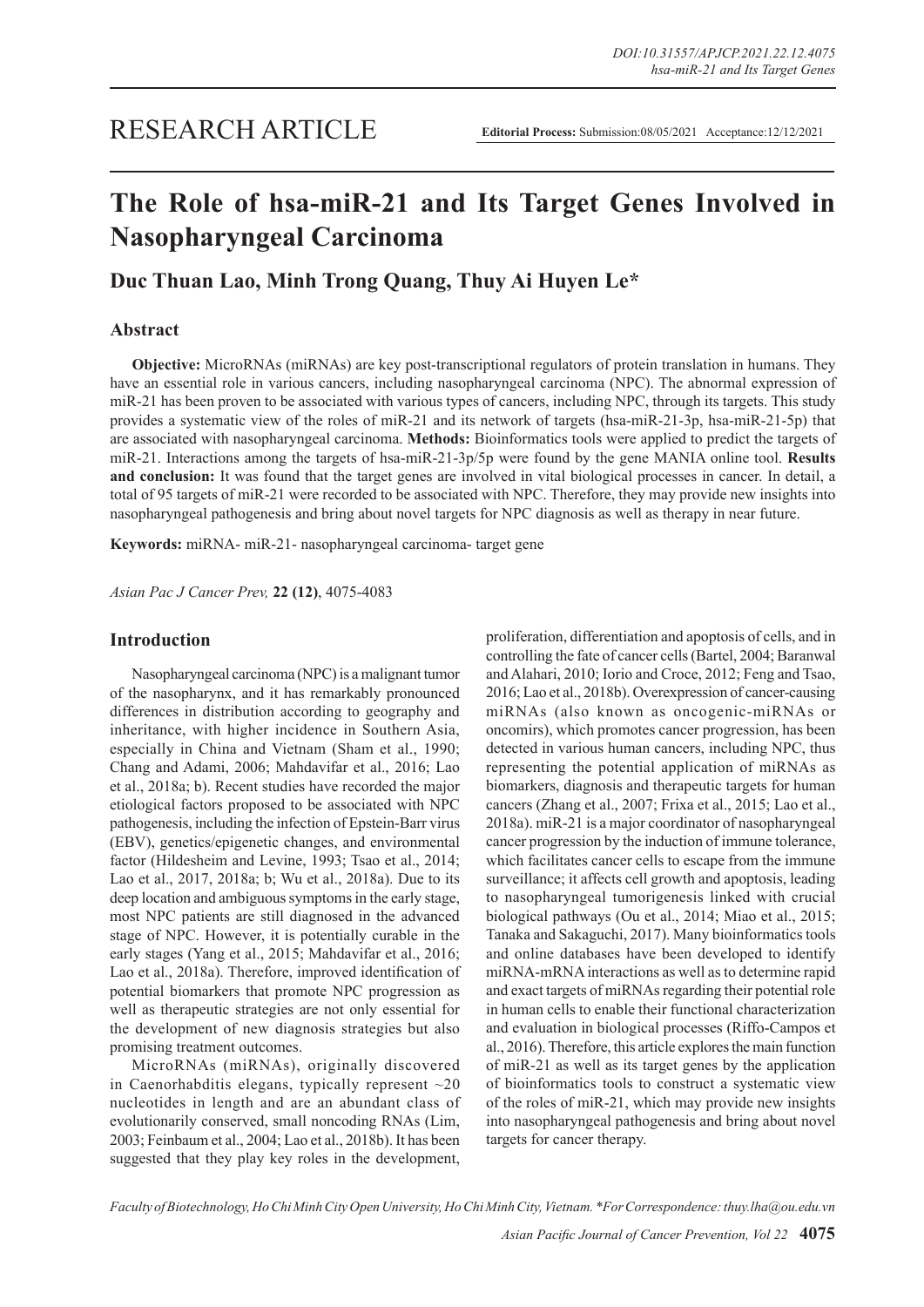## **Materials and Methods**

#### *Sequence of miRNA-21*

The sequence of miRNA-21, also known as hsa-mir-21, was collected from miRNA database (http://www.mirbase. org/) by application following keywords: has-miR-21 (accession number: MI0000077). The comparison among hsa-miR-21 and other miR-21 sequences was performed by BioEdit (https://bioedit.software.informer.com/).

#### *Prediction of targets of miR-21 and hsa-miR-21-3p/5p target gene network*

Different bioinformatics tools, including Microt v4 (DianaTools/index.php?r=microtv4/index), miRDB (mirdb.org), MiRNAMap (miRNAMap.mbc.nctu.edu.tw), miRMap (mirmap.ezlab.org), Mirwalk (mirwalk.umm. uni-heidelberg.de), Pictar (pictar.mdc-berdin.de), PITA (tools4mirs.org/software/target\_prediction/pita/), RNA22 (cm.jefferson.edu/rna22/Interactive/), RNAhybrid (bio. tools/rnahybrid) and TargetScan (www.targetscan.org) were applied to predict the targets of miR-21. Interactions among the targets of hsa-miR-21-3p/5p were found by the gene MANIA online tool (https://genemania.org/).

# **Results**

*Sequence of miRNA-21* 

MicroRNA 21 (miR-21), also known as hsa-mir-21,

is a mammalian microRNA encoded by the miR-21 gene and evolutionarily conserved across vertebrate species (LAGOS-QUINTANA, 2003; Krichevsky and Gabriely, 2008). In human genome, miR-21 is located on chromosome 17q23.2 (nt: 59,841,266 – 59,841,337 [+]) (miRBase: mirbase.org, Accession number: MI0000077). The primary transcript of miR-21 is cleaved by the Drosha ribonuclease III enzyme to produce a 72-bps-length stem-loop precursor (pre-miRNA) (ENST00000362134), which is further cleaved by the Dicer ribonuclease to produce the mature miRNA (hsa-mir-21 or hsa-mir-21-5p), consisting of the seed region, and the antisense miRNA (hsa-mir-21\* or hsa-mir-21-3p) (Figure 1A, B). The final function of the miRNA strand, either expressed as the functional guide strand or degraded to the passenger strand, may be destined across evolution (Krichevsky and Gabriely, 2008; Yang et al., 2011; Lo et al., 2013). We aligned the miR-21 (hsa-miR-21) with different miR-21 sequences from various species. As shown in Figure 1C, based on the results of sequences comparison, it was indicated that hsa-miR-21 in human (Homo sapiens) has the closest evolutionary relationship with chimpanzee (Pan troglodytes), Bornean orangutan (Pongo pygmaeus) and rhesus macaque (Macaca mulatta). Furthermore, the seed region "AGCUUAU" is conserved over the mammalian evolution. Well-conserved miRNA strands in seed sequences, hsa-miR-21, may afford potential opportunities



Figure 1. Sequence of miR-21. (A) primary transcript of the miR-21. Lower letter: 5' upstream sequence, and 3' upstream sequence; Capital letter: sequence of 72-bps-length stem-loop precursor miR-21 (pre-miR-21); Seed of miR-12 is framed; (B) Stem-loop structure of pre-miR-21; (C) hsa-miR-21 is conserved over the mammalian evolution. Note: hsa: Homo sapiens; mmu: Mus musculus; rno: Rattus norvegicus; ssc: Sus scrofa; mml: Macaca mulatta; ptr: Pan troglodytes; ppy: Pongo pygmaeus; mmu: Mama mulatta; cfa: Canis familiaris; bta: Bos Taurus

**4076** *Asian Pacific Journal of Cancer Prevention, Vol 22*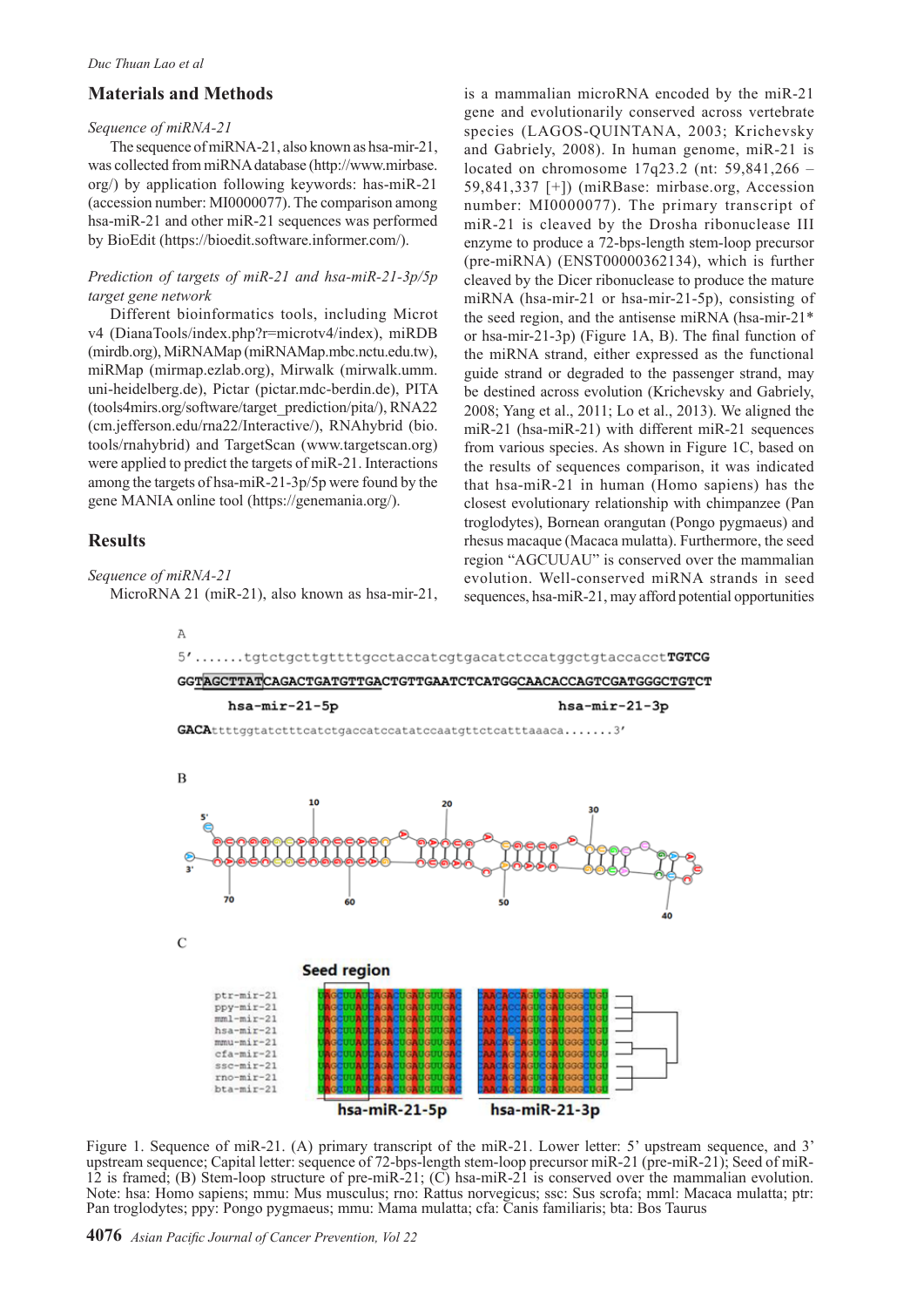| Mechanism              | Targets                                                                                                                                                                                                                                                                                                                                                                                                                                                           |
|------------------------|-------------------------------------------------------------------------------------------------------------------------------------------------------------------------------------------------------------------------------------------------------------------------------------------------------------------------------------------------------------------------------------------------------------------------------------------------------------------|
|                        | hsa-mir-21-3p                                                                                                                                                                                                                                                                                                                                                                                                                                                     |
| Cancer progression     | ALCAM <sup>†</sup> , CSF1R†, HNRNPA2B1†, SMAD4⊥, MDM4†, PDE4D†, SOX4†, CLDN1†, NUAK1,<br>BCL2L11 $\uparrow$ , UBE4B $\uparrow$ , ZNF609 $\uparrow$ , RSF1 $\uparrow$ , MTDH $\uparrow$ , MIB1 $\uparrow$ , IRX2 $\uparrow$ , SRSF2 $\uparrow$ , LUC7L3 $\downarrow$ , CTLA4 $\uparrow$ .                                                                                                                                                                          |
| Tumor promoter         | UBE4B1.                                                                                                                                                                                                                                                                                                                                                                                                                                                           |
| Cell division effector | RASAL2 $\downarrow$ , SOX4 $\uparrow$ , MTDH $\uparrow$ , MIB1 $\uparrow$ .                                                                                                                                                                                                                                                                                                                                                                                       |
| Migration inhibition   | RASAL2↓, NFATC2↑, ZNF609↑.                                                                                                                                                                                                                                                                                                                                                                                                                                        |
| Tumor suppressor       | CYLDĮ, FOXO4Į, TSC1↑, RASAL2Į, RBMS3Į.                                                                                                                                                                                                                                                                                                                                                                                                                            |
| Proliferation enhancer | ALCAM <sub>T</sub> , CSF1RT, HNRNPA2B1T, MDM4T, FOXO4L, PDE4DT, SOX4T, CLDN1T, RASAL2L,<br>NUAK1 $\uparrow$ , UBE4B $\uparrow$ , ZNF609 $\uparrow$ , RBMS3 $\downarrow$ , RSF1 $\uparrow$ , MTDH $\uparrow$ , LIN28B $\uparrow$ , MIB1 $\uparrow$ , IRX2 $\uparrow$ .                                                                                                                                                                                             |
| Other function*        | TAP1 $\uparrow$ , TBP $\uparrow$ , IL20RB $\uparrow$ .                                                                                                                                                                                                                                                                                                                                                                                                            |
|                        | hsa-mir- $21-5p$                                                                                                                                                                                                                                                                                                                                                                                                                                                  |
| Cancer progression     | BCAT1 $\uparrow$ , CDH6 $\uparrow$ , FBXO11 $\uparrow$ , FGD4 $\uparrow$ , JAG1 $\uparrow$ , LRP6 $\uparrow$ , METTL3 $\uparrow$ , RAB27B $\uparrow$ , SATB1 $\uparrow$ , SOX2 $\uparrow$ ,<br>SOX5 <sup>†</sup> , STAT3 <sup>†</sup> , TBL1XR1 <sup>†</sup> , TIAM1 <sup>†</sup> , TRPM7 <sup>†</sup> , ZNF609 <sup>†</sup> , PDCD4 <sup>†</sup> , BCL2 <sup>†</sup> , PTEN <sup>†</sup> , CD-<br>K2AP11, FASLG1, FOXO11, KLF121, MAP3K21, NETO21, SGK31, SKP21. |
| Tumor promoter         | AGO2 $\uparrow$ , ALDH1A1 $\uparrow$ , CDK6 $\downarrow$ , ELF2 $\uparrow$ , SOX2 $\uparrow$ , SOX5 $\uparrow$ ; STAT3 $\uparrow$ , STYK1 $\uparrow$ .                                                                                                                                                                                                                                                                                                            |
| Cell division effector | RASAL21, TOP2A1.                                                                                                                                                                                                                                                                                                                                                                                                                                                  |
| Migration inhibition   | CHL11, DICER11, E2F31, RAB27B1, SMAD71, SOX71, TET11, ZNF6091, RASAL21, MAPK101,<br>SGK31.                                                                                                                                                                                                                                                                                                                                                                        |
| Tumor suppressors      | KLF61, PDCD41, RASSF61, RECK1, SERPINB51, SMAD71, TET11, TGFBR21, TGFBR31,<br>TIMP31, PTEN1, RASAL21, FOXO11, SOCS61.                                                                                                                                                                                                                                                                                                                                             |
| Proliferation enhancer | $BCAT1$ <sup><math>\dagger</math></sup> , CDK61, ELF2 $\uparrow$ , HIPK3 $\uparrow$ , SOX2 $\uparrow$ , SOX5 $\uparrow$ , SOX71, STYK1 $\uparrow$ , TBX2 $\uparrow$ , TLR4 $\uparrow$ , TRPM7 $\uparrow$ ,<br>ZNF609↑, PTEN↓, BCL2↑, RASAL2↓, CDK2AP1↓, MAPK10, SGK3↑.                                                                                                                                                                                            |
| Other function*        | C71, CCL201, CTCF1, EDNRB1, FOXP11, GFPT11, IL1B1, MALT11, MSH21, PHF201, RTN41,<br>SP31, TAF1V, YAP11.                                                                                                                                                                                                                                                                                                                                                           |

Table 1. Catalog of Targets of hsa-mir-21-3p/5p related NPC

\*Note: Other functions are related to promote hypermethylation, response of immune, lytic of EBV, etc.; ↑ upregulation, ↓ downregulation.

for contributing to the regulation network.

### *Targets of miR-21 and their Functions in Nasopharyngeal Carcinoma*

A total of 95 targets, 29 and 66 targets respectively for miR-21-3p and miR-21-5p, were recorded to be associated with NPC (Table 1). Among the 29 targets of miR-21-3p, 17 targets shared at least two functions related to NPC pathogenesis, including ALCAM, CSF1R, HNRNPA2B1, MDM4, PDE4D, SOX4, CLDN1, NUAK1, UBE4B, ZNF609, RSF1, MTDH, MIB1, IRX2, RASAL2, FOXO4, and RBMS3. Among the 66 targets of miR-21-5p, 21 targets shared at least two functions related to NPC pathogenesis, including PTEN, BCAT1, RAB27B, SOX2, SOX5, STAT3, TRPM7, ZNF609, PDCD4, CDK2AP1, FOXO1, SGK3, CDK6, ELF2, RASAL2, SMAD7, SOX7, TETE1, MAPK10, STYK1, and BCL2. The targets were divided into two groups, including all those predicted genes that have been confirmed to be upregulated or downregulated in different studies of NPC. Notably, differentially expressed genes were involved in cancer progression, tumor promotion, cell division of effector, migration inhibition, tumor suppression, as well as proliferation enhancement (Table 1). The targets of hsamir-21-3p and hsa-mir-21-5p that were associated with at least two functions of NPC progression are described in details (Tables 2 and 3).

#### *hsa-miR-21-3p/5p target gene network*

Interactions among the targets of hsa-miR-21-3p/5p

were found by the gene MANIA online tool (https:// genemania.org/). Collectively, all targets of hsa-miR-21-3p had a co-expression of 68.54%, co-localization of 9.44%, pathway of 7.98%, prediction of 5.42%, physical interactions of 4.73%, and genetic interactions of 3.90% (Figure 2, Table 4). The hsa-miR-21-3p targets showed a similar expression (68.54%), while they tend to have a prediction of less genetic interaction. However, they were involved in the regulation of different pathways, sharing 7.89% of reactions involved in various pathways (7.77% in NCI Pathway Interaction Database and 0.21% in Reactome database). All targets of hsa-miR-21-5p had a co-expression of 53.92%, co-localization of 16.50%, pathway of 6.11%, prediction of 6.21%, physical interactions of 13.87%, and genetic interactions of 3.38% (Figure 2, Table 4). These genes are less affected by perturbation from one another.

# **Discussion**

### *Oncogenic miR-21 in nasopharyngeal carcinoma*

Numerous studies have demonstrated that miR-21 is one of the most frequently over-expressed miRNAs in various types of cancer, including nasopharyngeal cancer (Ou et al., 2014; Miao et al., 2015; Tanaka and Sakaguchi, 2017), breast cancer (Iorio et al., 2005), lung cancer (Lianidou et al., 2016; Bica-Pop et al., 2018), liver cancer (Yi and Li, 2018; Liu et al., 2018a), etc. MiR-21 plays the role of an oncogenic miRNA by inhibiting phosphatase expression and limiting the activity of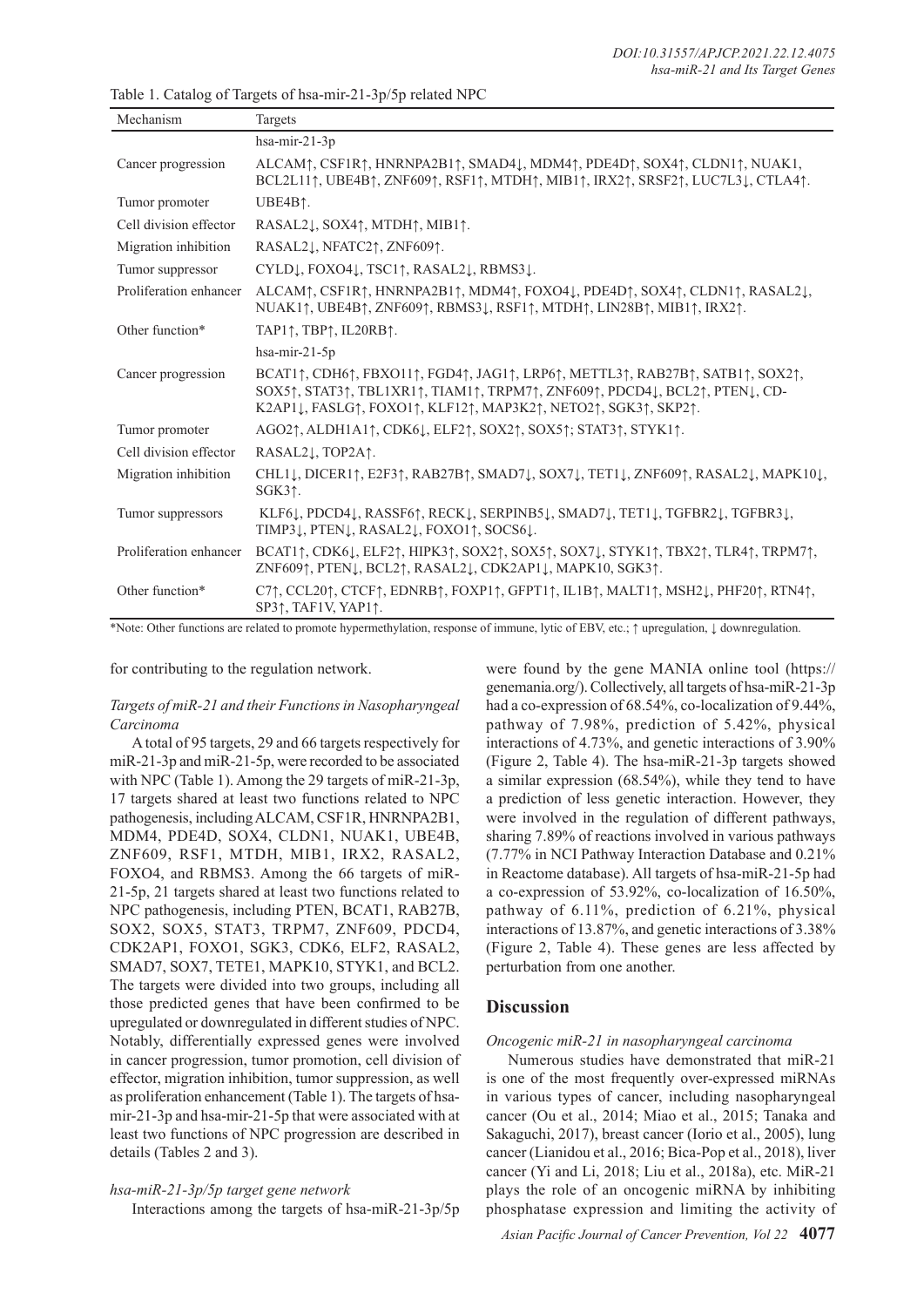|  | Table 2. Catalog of miR-21-3p Target Genes that are Functional Associated with NPC |  |  |  |  |  |
|--|------------------------------------------------------------------------------------|--|--|--|--|--|
|--|------------------------------------------------------------------------------------|--|--|--|--|--|

| Gene         | <b>Associated Function</b>                                                                                                                                                                                                                                                      |
|--------------|---------------------------------------------------------------------------------------------------------------------------------------------------------------------------------------------------------------------------------------------------------------------------------|
| <b>ALCAM</b> | Role in growth of various tumors and characteristics of metastasis-associated tumor cells in vitro (Sun et al., 2019).                                                                                                                                                          |
| CSFIR        | Upon activation of the receptor, regulating the proliferation and differentiation of cells of the mononuclear phagocytic line-<br>age (Yang et al., 2012).                                                                                                                      |
| HNRNPA2B1    | Correlated with critical biogenesis of mRNAs by affecting pre-mRNA processing and other roles of mRNAs. HNRNPA2B1<br>was the downstream target of miR-146b-5p and SOX2-OT regulated NPC tumorigenesis via miR-146b-5p/HNRNPA2B1<br>pathway (Zhang and Li, 2019).                |
| MDM4         | Regulated p53 activity, MDM4 is one of the key negative regulators of p53 and its overexpression or amplification contrib-<br>utes to carcinogenesis by inhibiting p53 tumor suppressor activity (ZHANG et al., 2012).                                                          |
| FOXO4        | Plays an important role in miR-421-mediated biological functions, MDM4 is one of the key negative regulators of p53 and<br>its overexpression or amplification contributes to carcinogenesis by inhibiting p53 tumor suppressor activity (Chen et al.,<br>2013).                |
| PDE4D        | Affecting the EGFR/PI3K/AKT signaling pathway (XU et al., 2014).                                                                                                                                                                                                                |
| SOX4         | Role in controlling cell fate and differentiation, in embryonic development (Shi et al., 2015).                                                                                                                                                                                 |
| RASAL2       | As a tumor and metastasis suppressor. RASAL2 inhibited the proliferation and metastasis capability of NPC cells (Wang et<br>al., $2015$ ).                                                                                                                                      |
| <b>NUAKI</b> | Response to cellular hypoxia and nutrient starvation (Liu et al., 2018b).                                                                                                                                                                                                       |
| <b>UBE4B</b> | Regulates the proteasome-dependent degradation of certain substrates and involved in several biological processes. To<br>determine the mechanism by which silencing of UBE4B inhibits tumor cell growth, the apoptosis assay was performed<br>(Weng et al., 2019).              |
| ZNF609       | Regulated Sp1 (Zhu et al., 2019).                                                                                                                                                                                                                                               |
| RBMS3        | Role in cell proliferation; cell cycle regulation; apoptosis (Chen et al., 2012).                                                                                                                                                                                               |
| <b>RSF1</b>  | Transcriptional regulation, DNA replication and cell cycle progression via regulating the nucleosome remodeling, activated<br>NF-kB pathway and promoted the expression NF-kB dependent genes involved in cell cycle and apoptosis including Sur-<br>vivin (Liu et al., 2017a). |
| <b>MTDH</b>  | Role in NF-kB, PI3K/Akt and Wnt/β-catenin signalling pathway, repression of miR-98 leads to elevated MTDH (Tan et al.,<br>2017).                                                                                                                                                |
| MIBI         | Marker of cell proliferation (Emara et al., 2016).                                                                                                                                                                                                                              |
| IRX2         | Promoting oncogenesis and progression of malignant tumors (Si et al., 2018).                                                                                                                                                                                                    |
| <b>CLDN1</b> | Interacts with the isoenzymes of creatine kinase, tight junction proteins ZO1, ZO2, ZO3 and proteins containing the PDZ<br>domain, to pass signals inside and outside cells and maintain the physical barrier function of tight junctions (Wu et al.,<br>2018b).                |

signaling pathways, such as AKT and MAPK, TGF-Beta, which regulate multiple cellular functions, including cell growth, differentiation, adhesion, migration and death in a context-dependent and cell type-specific manner (Buscaglia and Li, 2011; Ou et al., 2014; Guo et al., 2019). Ou et al., (2014) reported that the expression of miR-21 is abnormally high in NPC cell lines and tissues (Ou et al., 2014). Specifically, increased expression of miR-21 was observed in 29 of 42 NPC tissues compared with non-cancerous samples. Another published data indicates that miR-21 is involved in NPC cell activity. Meanwhile, Yang et al., (2016) suggested that the increasing miR-21 expression in NPC promotes the resistance of NPC cells to apoptosis caused by cisplatin (Yang et al., 2016). In addition, miR-21 was reported to inhibit the proliferation of NPC cells through a decrease in BCL2 expression. Also, Miao et al., (2015) found that miR-21 in NPC can induce the expression of IL-10 in B cells to create B-cells with immunomodulatory properties (Miao et al., 2015). These findings imply that miR-21 derived from NPC contributes to the viability of NPC cells in humans because IL-10+ B cells are one of the tolerated cells that play an important role in autoimmunity, infection and cancer (Miao et al., 2015).

#### *Future perspectives*

The results of genetic and epigenetic events, such

as the perturbation of critical miRNAs and its targeting genes, affect different networks of cell cycle, apoptosis, cell adhesion, chromosome ability, etc., leading to tumorigenesis. Therefore, the evaluation of miRNA expression and its target networks could provide useful insights for the management of cancers. In this study, we focused on the roles of hsa-miR-21 (hsa-miR-21-3p, hsamiR-21-5p) and its network of targets that are associated with NPC by prediction based on different bioinformatics tools. In this regard, a total of 95 targets of hsa-miR-21 were recorded to be associated with NPC in this study. These profiles have become a potential component of the use of hsa-miR-21 and its targets in the design of in vitro assays and evaluation of further studies with a larger cohort of NPC patients to point out the perturbation targets in comparison with healthy volunteers in cancer management as diagnostic and/or prognostic markers, including screening activities, monitoring of routine tumorigenesis, and development of miRNA therapeutics.

Regarding using miRNAs as biomarkers and target therapies, there are still a lot of challenges, including establishing the protocols for the initial and late stages of the process, the sample collection and storage, the diversity of technological methods used, and especially the biological instability of these compounds in biological fluids or tissues (Garzon et al., 2010). Other factors contributing to the challenges of candidate biomarkers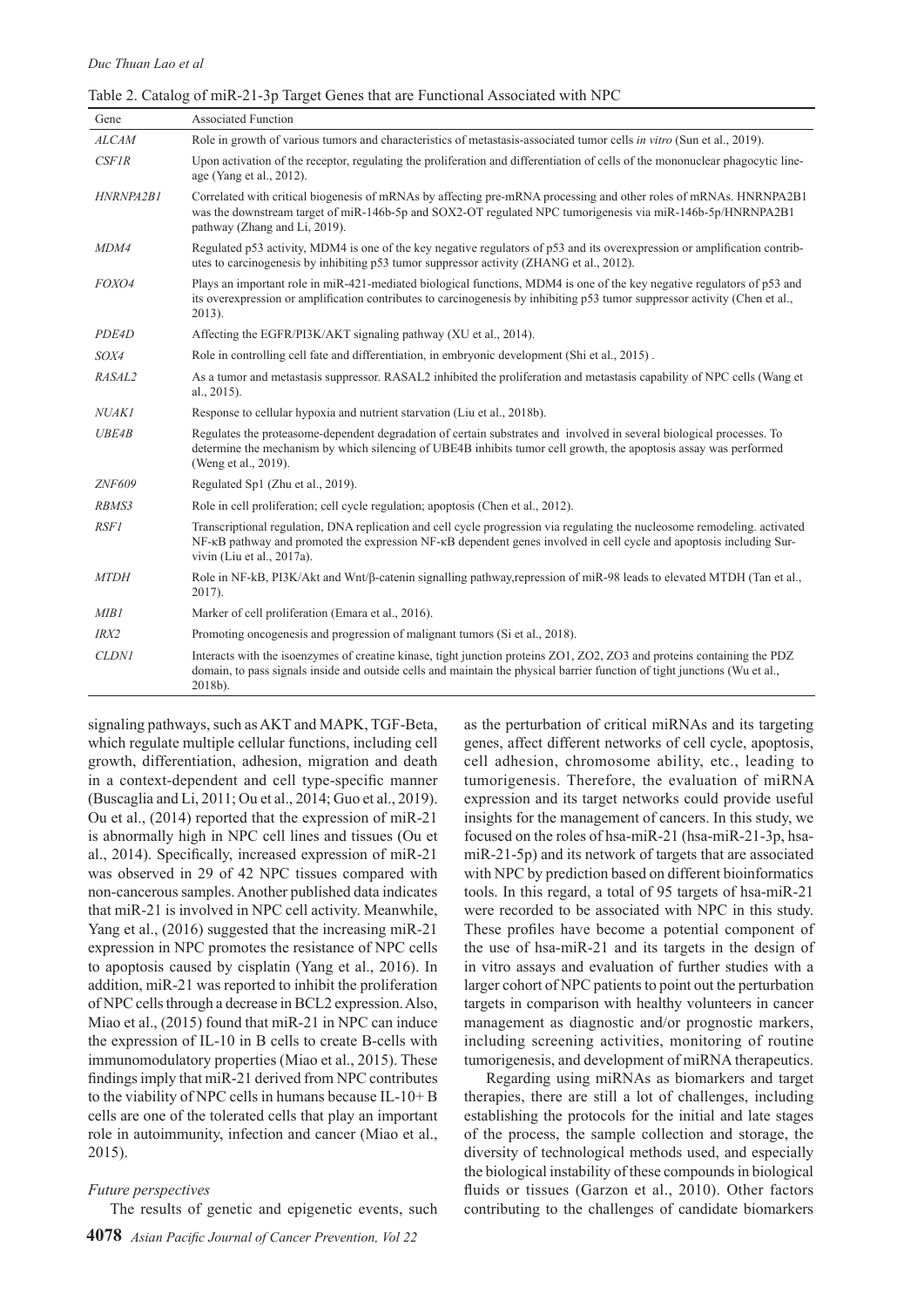|  |  |  | Table 3. Catalog of miR-21-5p target Genes that are Functional Associated with NPC |  |  |  |  |
|--|--|--|------------------------------------------------------------------------------------|--|--|--|--|
|--|--|--|------------------------------------------------------------------------------------|--|--|--|--|

| Gene             | Function                                                                                                                                                                                                                                                                                                                                                                                                                                                                                                                                 |
|------------------|------------------------------------------------------------------------------------------------------------------------------------------------------------------------------------------------------------------------------------------------------------------------------------------------------------------------------------------------------------------------------------------------------------------------------------------------------------------------------------------------------------------------------------------|
| <b>BCAT1</b>     | Silencing BCAT1 expression blocks NPC cell proliferation and the G1/S transition. In addition, BCAT1 knockdown cells<br>demonstrated reduced proliferation and decreased cell migration and invasion abilities. BCAT1 overexpression may be an<br>important early event in NPC occurrence and maintain throughout NPC progression (Zhou et al., 2013).                                                                                                                                                                                   |
| BCL <sub>2</sub> | Bcl-2 plays an important role in the pathogenesis of NPC by regulating apoptosis (Sheu et al., 1997; Su et al., 2016).                                                                                                                                                                                                                                                                                                                                                                                                                   |
| CDK2AP1          | Low CDK2AP1 expression is common and associated with adverse prognosticators, conferring tumour aggressiveness through<br>cycle cycle, cell growth or apoptosis cellular processes in NPC patients (Wu et al., 2012).                                                                                                                                                                                                                                                                                                                    |
| CDK6             | miR-143 regulates NPC cell proliferation by downregulating CDK6. CDK6 can exert its full tumor-promoting function by<br>enhancing proliferation and stimulating angiogenesis (Kollmann et al., 2013).                                                                                                                                                                                                                                                                                                                                    |
| ELF2             | ELF2 was highly expressed in NPC tissues by IHC, and over-expressed ELF2 promoted NPC cell proliferation (Chung et al., 2016;<br>Liu et al., 2017b).                                                                                                                                                                                                                                                                                                                                                                                     |
| <i>FOXO1</i>     | miR-3188 direct targeting of mTOR is mediated by FOXO1 suppression of p-PI3K/p-AKT/c-JUN signaling (Zhao et al., 2016).                                                                                                                                                                                                                                                                                                                                                                                                                  |
| MAPK10           | miR-27a-3p promoted 5–8 F growth and mobility, an effect that at least partially depended on Mapk10 (Li and Luo, 2017).                                                                                                                                                                                                                                                                                                                                                                                                                  |
| PDCD4            | PDCD4 also plays a role in suppressing tumor intravasation, and inhibition of PDCD4 can be achieved by regulating u-PAR gene<br>expression (Leupold et al., 2007). In addition, TGFB/PDCD4/AP-1 pathway is associated with NPC development and progression<br>(Ma et al., 2017).                                                                                                                                                                                                                                                         |
| <b>PTEN</b>      | By directly targeting PTEN, miR-144-3p enhance the proliferation and invasion of NPC cells and suppressed apoptosis, which<br>improves PI3K-Akt signaling (Song et al., 2019).                                                                                                                                                                                                                                                                                                                                                           |
| RAB27B           | The expression of Rab27B is associated with the radio-resistance of NPC cell lines, which is mediated by miR-20a-5p (Huang et<br>al., 2017).                                                                                                                                                                                                                                                                                                                                                                                             |
| RASAL2           | Down-regulated expression of RASAL2 increased proliferation, migration and invasion capability via EMT induction in<br>nasopharyngeal carcinoma cells; RASAL2 inhibited the proliferation and metastasis capability of NPC cells (Wang et al., 2015).                                                                                                                                                                                                                                                                                    |
| SGK3             | SGK3 silencing could suppress proliferation, survival and migration of NPC cells (Chen et al., 2019).                                                                                                                                                                                                                                                                                                                                                                                                                                    |
| SMAD7            | SMAD7 is an inhibitory role in the TGF- $\beta$ signaling pathway (Luo et al., 2014); the TGF- $\beta$ signaling pathway is one of the<br>important signaling pathways in tumor cell EMT, which is an important cause of distant metastasis of malignant tumor cells (Xu<br>et al., 2009).                                                                                                                                                                                                                                               |
| SOX2             | SOX2 plays a vital role in the progression of multiple tumors through various mechanisms. For example, SOX2 activated lncRNA<br>ANRIL by binding their promoters in nasopharyngeal carcinoma (Wu et al., 2018b); SOX2 was also shown to regulate Lin28a to<br>activate the AKT signaling pathway there by promoting the proliferation and maintain the self-renewal of GmGSCs-I-SB (Ma et<br>al., 2016); SOX2 regulates nasopharyngeal carcinoma cell prolifera-tion and tumor growth through PI3K/AKT signaling (Tang<br>et al., 2018). |
| SOX5             | SOX-5 exerts its effects on NPC progression by suppressing other oncosuppressor genes, especially SPARC (Huang et al., 2007).                                                                                                                                                                                                                                                                                                                                                                                                            |
| SOX7             | MiR-494-3p could promote the proliferation, migration, and invasion of NPC cells by targeting Sox7 (He et al., 2018).                                                                                                                                                                                                                                                                                                                                                                                                                    |
| STAT3            | EBV-induced STAT3 activation is required for and contributes directly to NPC cell proliferation and invasion (Lui et al., 2009).                                                                                                                                                                                                                                                                                                                                                                                                         |
| <b>STYK1</b>     | STYK1 promotes Warburg effect through PI3K/AKT signaling and predicts a poor prognosis (Zhao et al., 2017).                                                                                                                                                                                                                                                                                                                                                                                                                              |
| <b>TET1</b>      | TET1 suppressed the growth of NPC cells, induced apoptosis, arrested cell division in G0/G1 phase, and inhibited cell migration<br>and invasion. TET1 decreased the expression of nuclear β-catenin and downstream target genes. Furthermore, TET1 could cause<br>What antagonists (DACT2, SFRP2) promoter demethylation and restore its expression in NPC cells (Fan et al., 2018).                                                                                                                                                     |
| TRPM7            | TRPM7 is a potential regulator of cell proliferation in NPC, through signal transducer and activator of transcription 3 (STAT3)-<br>mediated signaling pathway and other anti-apoptotic factors (Qin et al., 2016).                                                                                                                                                                                                                                                                                                                      |
| <b>ZNF609</b>    | ZNF609 promotes the proliferation and enhances the metastatic ability of NPC cells by absorbing microRNA-150-5p and<br>upregulating Sp1 (Zhu et al., 2019).                                                                                                                                                                                                                                                                                                                                                                              |

in realizing clinical utility mainly include the lack of clinically relevant animal models for evaluation of their effects, the fact that one miRNA and its networks can function differently according to many biological processes as well as human diseases (Condrat et al., 2020). To overcome these obstacles, it is important to deeply consider many aspects, such as prospective studies,

assessment methods, validation process, clinically relevant animal model studies, as well as the in silico screening prediction, which could provide a definitive insight into the pathways involved in human pathogenesis. Last but not the least, detailed experimental evidence is required to provide an assessment of these identified miRNAs and their target genes before they can serve as potential

| Table 4. Illustrated Interactions among the Target Genes Using Gene Mania Online Tools |  |  |  |
|----------------------------------------------------------------------------------------|--|--|--|
|----------------------------------------------------------------------------------------|--|--|--|

| Targets of       |        |           |        |         | Co-expression Co-localization Pathway Predicted Physical interactions Genetic interactions |                   |
|------------------|--------|-----------|--------|---------|--------------------------------------------------------------------------------------------|-------------------|
| hsa-mi $R-21-3p$ | 68.54% | 9.44%     | 7.98%  | 5.42%   | 4.73%                                                                                      | 3.90 <sup>%</sup> |
| hsa-mi $R-21-5p$ | 53.92% | $16.50\%$ | 6.11\% | $621\%$ | 13.87%                                                                                     | 3.38%             |

Note: Co-expression shows that the genes are expressed together across different experimental conditions; Co-localization refers to the fact that the genes are expressed inside the same tissue or location; Pathways interaction means the protein of the genes are involved in the same reaction in a common pathway; Predicted are functions of the orthologous genes interaction obtained from a different organism; Genetic interactions means altering expression of one gene affects the expression of the other; Physical interaction means that product interact in a protein interaction study; Shared protein domain means that proteins produced by the gene are part of the same protein, enzyme or complex.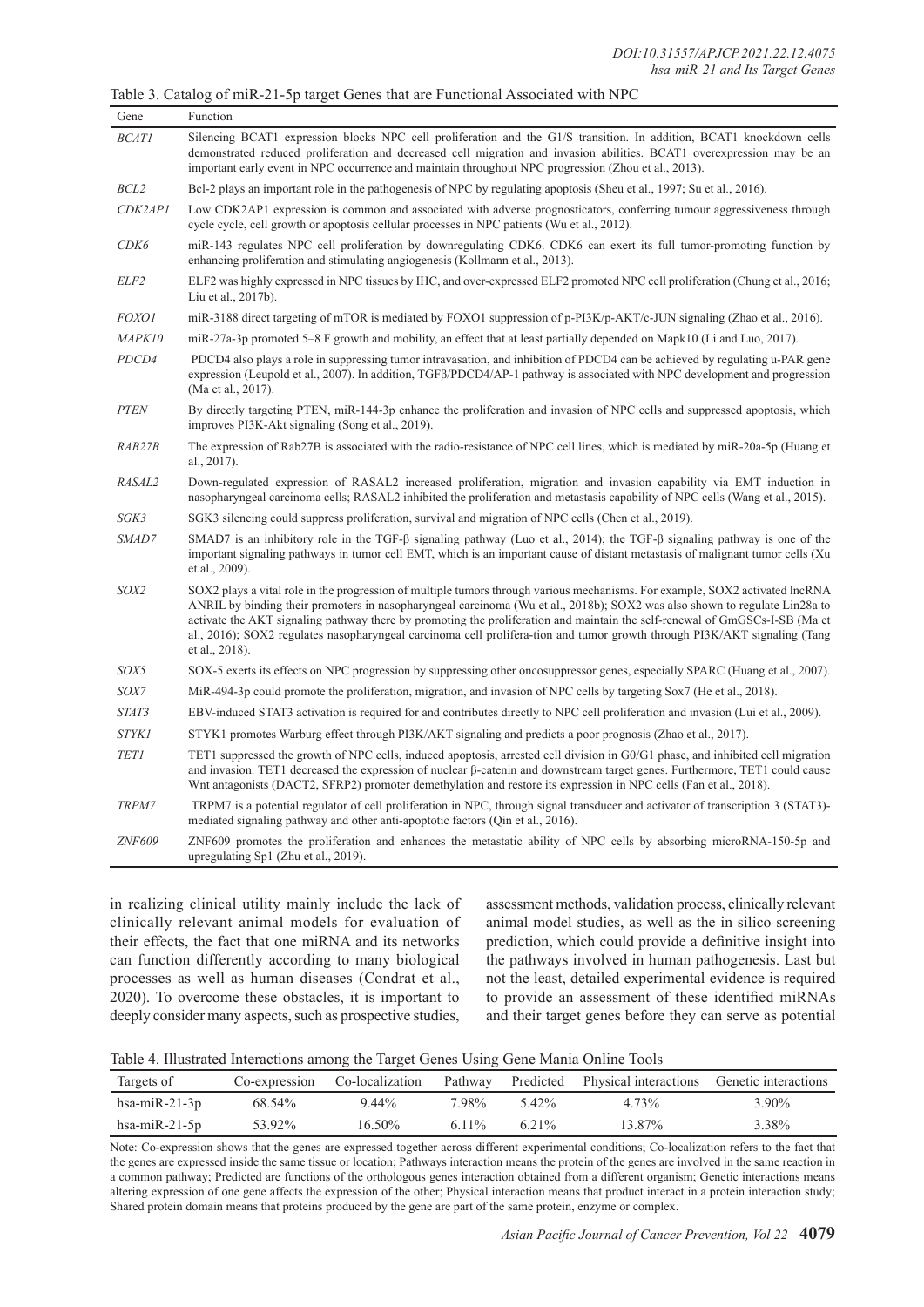

Figure 2. Target Genes Network Interaction between NPC Pathogenesis and (A) hsa-miR-21-3p Target Genes; (B) hsa-miR-21-5p Target Genes. Co-expression; Co-localization; Physical interactions; Predicted; Pathway; Genetic interactions

biomarkers for diagnosis, prognosis as well as target therapies.

In conclusion, matured miR-21 (hsa-miR-21-3p and hsa-miR-21-5p) plays an important role, oncogenicmiRNA, in NPC pathogenesis. miR-21 regulated several genes that are associated with NPC in several pathways. In details, by application of bioinformatics tools, this systematic review provided new insights into the network. A total of 95 targets of miR-21 were recorded to be associated with NPC. The interactions between the target genes and hsa-mir-21-3p/5p could be helpful in better understanding of the initiation, proliferation, tumorigenesis, and metastasis of NPC.

# **Author Contribution Statement**

All authors contributed to the design and conception of the study. Writing original draft: T.D.L.; data collection and analysis: T.D.L., M.T.Q; review and editing the manuscript: T.A.H.L. All authors have read and agreed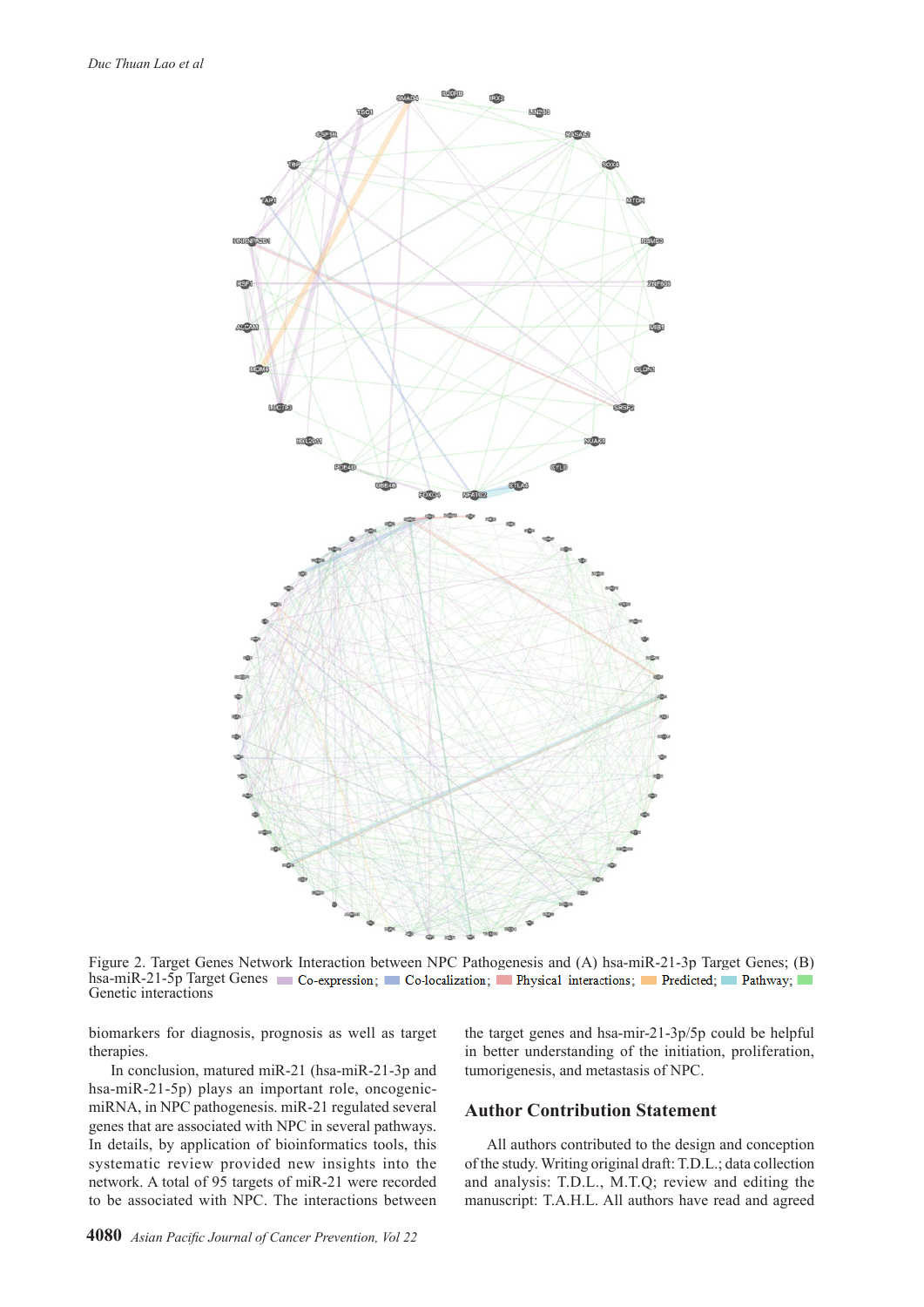to the published version of the manuscript.

# **Acknowledgments**

#### *Ethics approval*

This article does not contain any studies with human participants or animals performed by any of the authors, thus Ethical review and approval were waived for this study.

#### *Consent to participate*

Not applicable for this manuscript.

#### *Funding*

This research was funded by Ho Chi Minh City Open University, Ho Chi Minh City, Vietnam under the grant number E2019.07.3.

#### *Availability of data and material*

The data generated during and/or analyzed in this study are available from the corresponding author on reasonable request.

#### *Conflicts of Interest*

The authors declare no conflict of interest.

### **References**

- Baranwal S, Alahari SK (2010). miRNA control of tumor cell invasion and metastasis. *Int J Cancer*, **126**, 1283–90.
- Bartel DP (2004). MicroRNAs. *Cell*, **116**, 281–97.
- Bica-Pop C, Cojocneanu-Petric R, Magdo L, et al (2018). Overview upon miR-21 in lung cancer: focus on NSCLC. *Cell Mol Life Sci*, **75**, 3539–51.
- Buscaglia LEB, Li Y (2011). Apoptosis and the target genes of microRNA-21. *Chin J Cancer*, **30**, 371–80.
- Chang ET, Adami H-O (2006). The enigmatic epidemiology of nasopharyngeal carcinoma. *Cancer Epidemiol Biomarkers Prev*, **15**, 1765–77.
- Chen J, Kwong DL-W, Zhu C-L, et al (2012). RBMS3 at 3p24 inhibits nasopharyngeal carcinoma development via inhibiting cell proliferation, angiogenesis, and inducing apoptosis (ed Q Tao). *PLoS One*, **7**, e44636.
- Chen J, Li HL, Li BB, et al (2019). Serum- and glucocorticoidinducible kinase 3 is a potential oncogene in nasopharyngeal carcinoma. *Braz J Otorhinolaryngol*, **85**, 705–15.
- Chen L, Tang Y, Wang J, et al (2013). miR-421 induces cell proliferation and apoptosis resistance in human nasopharyngeal carcinoma via downregulation of FOXO4. *Biochem Biophys Res Commun*, **435**, 745–50.
- Chung I-H, Liu H, Lin Y-H, et al (2016). ChIP-on-chip analysis of thyroid hormone-regulated genes and their physiological significance. *Oncotarget*, **7**, 22448–59.
- Condrat CE, Thompson DC, Barbu MG, et al (2020). miRNAs as biomarkers in disease: Latest Findings Regarding Their Role in Diagnosis and Prognosis. *Cells*, **9**, 276.
- Emara NM, Abd El-Maksoud AA, Ibrahim E, et al (2016). Prognostic value of claudin-4, nm23-H1, and MIB-1 in undifferentiated nasopharyngeal carcinoma. *Egypt J Pathol*, **36**, 149–57.
- Fan J, Zhang Y, Mu J, et al (2018). TET1 exerts its anti-tumor functions via demethylating DACT2 and SFRP2 to antagonize Wnt/β-catenin signaling pathway in nasopharyngeal carcinoma cells. *Clin Epigenetics*, **10**, 103.
- Feinbaum R, Ambros V, Lee R (2004). The C. elegans heterochronic gene lin-4 encodes small RNAs with antisense complementarity to lin-14. *Cell*, **116**, 843–54.
- Feng Y-H, Tsao C-J (2016). Emerging role of microRNA-21 in cancer. *Biomed Rep*, **5**, 395–402.
- Frixa T, Donzelli S, Blandino G (2015). Oncogenic MicroRNAs: Key Players in Malignant Transformation. *Cancers (Basel)*, **7**, 2466–85.
- Garzon R, Marcucci G, Croce CM (2010). Targeting microRNAs in cancer: rationale, strategies and challenges. *Nat Rev Drug Discov*, **9**, 775–89.
- Guo Y, Zhang Y, Zhang SJ, et al (2019). Comprehensive analysis of key genes and microRNAs in radioresistant nasopharyngeal carcinoma. *BMC Med Genomics*, **12**, 73.
- He H, Liao X, Yang Q, et al (2018). MicroRNA-494-3p promotes cell growth, migration, and invasion of nasopharyngeal carcinoma by targeting Sox7. *Technol Cancer Res Treat*, **17**, 153303381880999.
- Hildesheim A, Levine PH (1993). Etiology of nasopharyngeal carcinoma: A Review. *Epidemiol Rev*, **15**, 466–85.
- Huang D, Bian G, Pan Y, et al (2017). MiR–20a-5p promotes radio-resistance by targeting Rab27B in nasopharyngeal cancer cells. *Cancer Cell Int*, **17**, 32.
- Huang D-Y, Lin Y-T, Jan P-S, et al (2007). Transcription factor SOX-5 enhances nasopharyngeal carcinoma progression by down-regulating SPARC gene expression. *J Pathol*, **214**, 445–55.
- Iorio MV, Croce CM (2012). microRNA involvement in human cancer. *Carcinogenesis*, **33**, 1126–33.
- Iorio M V., Ferracin M, Liu C-G, et al (2005). MicroRNA gene expression deregulation in human breast cancer. *Cancer Res*, **65**, 7065–70.
- Kollmann K, Heller G, Schneckenleithner C, et al. (2013). A kinase-independent function of CDK6 links the cell cycle to tumor angiogenesis. *Cancer Cell*, **24**, 167–81.
- Krichevsky AM, Gabriely G (2008). miR-21: a small multifaceted RNA. *J Cell Mol Med*, **13**, 39–53.
- Lagos-Quintana M (2003). New microRNAs from mouse and human. *RNA*, **9**, 175–9.
- Lao DT, Nguyen DH, Huyen Le TA (2018a). Study of mir-141 and its potential targeted mRNA PTEN expression in nasopharyngeal carcinoma: From in Silico to Initial Experiment Analysis. *Asian J Pharm Res Heal Care*, **10**, 66–74.
- Lao TD, Nguyen DH, Nguyen TM, et al (2017). Molecular screening for Epstein-Barr virus (EBV): Detection of Genomic EBNA-1, EBNA-2, LMP-1, LMP-2 Among Vietnamese Patients with Nasopharyngeal Brush Samples. *Asian Pac J Cancer Prev*, **18**, 1675–9.
- Lao TD, Nguyen T Van, Nguyen DH, et al (2018b). miR-141 is up-regulated in biopsies from Vietnamese patients with nasopharyngeal carcinoma. *Braz Oral Res*, **32**, e126.
- Leupold JH, Yang H-S, Colburn NH, et al (2007). Tumor suppressor Pdcd4 inhibits invasion/intravasation and regulates urokinase receptor (u-PAR) gene expression via Sp-transcription factors. *Oncogene*, **26**, 4550–62.
- Li L, Luo Z (2017). Dysregulated MIR-27a-3p promotes nasopharyngeal carcinoma cell proliferation and migration by targeting MapklO. *Oncol Rep*, **37**, 2679–87.
- Lianidou E, Markou A, Zavridou M (2016). miRNA-21 as a novel therapeutic target in lung cancer. *Lung Cancer Targets Ther*, **9**, 276.
- Lim LP (2003). The microRNAs of Caenorhabditis elegans. *Genes Dev*, **17**, 991–1008.
- Liu H, Cheng L, Cao D, et al (2018a). Suppression of miR-21 expression inhibits cell proliferation and migration of liver cancer cells by targeting phosphatase and tensin homolog

*Asian Pacific Journal of Cancer Prevention, Vol 22* **4081**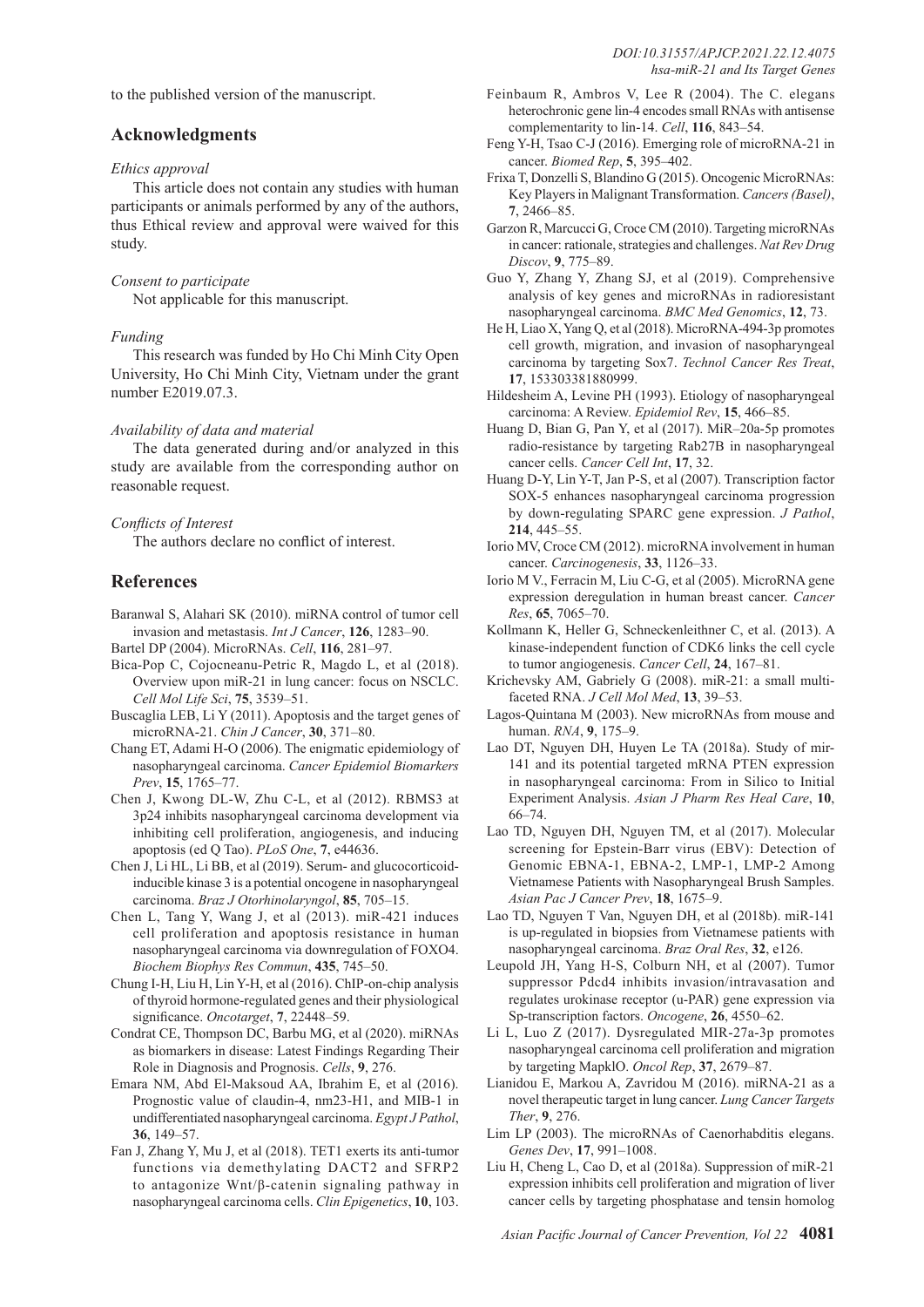(PTEN). *Med Sci Monit*, **24**, 3571–7.

- Liu Y, Li G, Liu C, et al (2017a). RSF1 regulates the proliferation and paclitaxel resistance via modulating NF-κB signaling pathway in nasopharyngeal carcinoma. *J Cancer*, **8**, 354–62.
- Liu J, Tang G, Huang H, et al (2018b). Expression level of NUAK1 in human nasopharyngeal carcinoma and its prognostic significance. *Eur Arch Oto-Rhino-Laryngol*, **275**, 2563–73.
- Liu Y, Tao Z, Qu J, et al (2017b). Long non-coding RNA PCAT7 regulates ELF2 signaling through inhibition of miR-134- 5p in nasopharyngeal carcinoma. *Biochem Biophys Res Commun*, **491**, 374–81.
- Lo T-F, Tsai W-C, Chen S-T (2013). MicroRNA-21-3p, a berberine-induced miRNA, directly down-regulates human methionine adenosyltransferases 2A and 2B and inhibits hepatoma cell growth (ed MA Avila). *PLoS One*, **8**, e75628.
- Lui VWY, Wong EYL, Ho Y, et al (2009). STAT3 activation contributes directly to Epstein-Barr virus-mediated invasiveness of nasopharyngeal cancer cells in vitro. *Int J Cancer*, **125**, 1884–93.
- Luo L, Li N, Lv N, et al (2014). SMAD7: a timer of tumor progression targeting TGF-β signaling. *Tumor Biol*, **35**, 8379–85.
- Ma J, Xuan S-H, Li Y, et al (2017). Role of the TGFβ/PDCD4/ AP-1 signaling pathway in nasopharyngeal carcinoma and its relationship to prognosis. *Cell Physiol Biochem*, **43**, 1392–1401.
- Ma F, Zhou Z, Li N, et al (2016). Lin28a promotes self-renewal and proliferation of dairy goat spermatogonial stem cells (SSCs) through regulation of mTOR and PI3K/AKT. *Sci Rep*, **6**, 38805.
- Mahdavifar N, Ghoncheh M, Mohammadian-Hafshejani A, et al (2016). Epidemiology and inequality in the incidence and mortality of nasopharynx cancer in Asia. *Osong Public Heal Res Perspect*, **7**, 360–372.
- Miao B-P, Zhang R-S, Li M, et al (2015). Nasopharyngeal cancer-derived microRNA-21 promotes immune suppressive B cells. *Cell Mol Immunol*, **12**, 750–6.
- Ou H, Li Y, Kang M (2014). Activation of miR-21 by STAT3 induces proliferation and suppresses apoptosis in nasopharyngeal carcinoma by targeting PTEN gene (ed JQ Cheng). *PLoS One*, **9**, e109929.
- Qin Y, Liao Z-W, Luo J-Y, et al (2016). Functional characterization of TRPM7 in nasopharyngeal carcinoma and its knockdown effects on tumorigenesis. *Tumor Biol*, **37**, 9273–83.
- Riffo-Campos Á, Riquelme I, Brebi-Mieville P (2016). Tools for sequence-based miRNA target prediction: What to Choose? *Int J Mol Sci*, **17**, 1987.
- Sham JS, Choy D, Wei W, et al (1990). Detection of subclinical riasopharyngeal carcinoma by fibreoptic endoscopy and multiple biopsy. *Lancet*, **335**, 371–4.
- Sheu L, Chen A, Meng C, et al (1997). Analysis of bcl-2 expression in normal, inflamed, dysplastic nasopharyngeal epithelia, and nasopharyngeal carcinoma: Association with p53 expression. *Hum Pathol*, **28**, 556–62.
- Shi S, Cao X, Gu M, et al (2015). Upregulated expression of SOX4 is associated with tumor growth and metastasis in nasopharyngeal carcinoma. *Dis Markers*, **2015**, 658141.
- Si J, Si Y, Zhang B, et al (2018). Up-regulation of the IRX2 gene predicts poor prognosis in nasopharyngeal carcinoma. *Int J Clin Exp Pathol*, **11**, 4073.
- Song L, Chen L, Luan Q, et al (2019). miR-144-3p facilitates nasopharyngeal carcinoma via crosstalk with PTEN. *J Cell Physiol*, **234**, 17912–24.
- Su W, Lin Y, Wu F, et al (2016). Bcl-2 regulation by miR-429 in human nasopharyngeal carcinoma in vivo. *Int J Clin Exp Pathol*, **9**, 5998–6006.
- Sun Y, Lin H, Qu S, et al (2019). Downregulation of CD166 inhibits invasion, migration, and EMT in the radio-resistant human nasopharyngeal carcinoma cell line CNE-2R. *Cancer Manag Res*, **11**, 3593–3602.
- Tan H, Zhu G, She L, et al (2017). MiR-98 inhibits malignant progression via targeting MTDH in squamous cell carcinoma of the head and neck. *Am J Cancer Res*, **7**, 2554.
- Tanaka A, Sakaguchi S (2017). Regulatory T cells in cancer immunotherapy. *Cell Res*, **27**, 109–18.
- Tang J, Zhong G, Wu J, et al (2018). SOX2 recruits KLF4 to regulate nasopharyngeal carcinoma proliferation via PI3K/ AKT signaling. *Oncogenesis*, **7**, 61.
- Tsao SW, Yip YL, Tsang CM, et al (2014). Etiological factors of nasopharyngeal carcinoma. *Oral Oncol*, **50**, 330–8.
- Wang Z, Wang J, Su Y, et al (2015). RASAL2 inhibited the proliferation and metastasis capability of nasopharyngeal carcinoma. *Int J Clin Exp Med*, **8**, 18765.
- Weng C, Chen Y, Wu Y, et al (2019). Silencing UBE4B induces nasopharyngeal carcinoma apoptosis through the activation of caspase3 and p53. *Onco Targets Ther*, **12**, 2553–61.
- Wu L-C, Chen Y-L, Wu W-R, et al (2012). Expression of cyclin-dependent kinase 2-associated protein 1 confers an independent prognosticator in nasopharyngeal carcinoma: a cohort study. *J Clin Pathol*, **65**, 795–801.
- Wu L, Li C, Pan L (2018a). Nasopharyngeal carcinoma: A review of current updates. *Exp Ther Med*, **15**, 3687–92.
- Wu X, Xiao J, Zhao C, et al (2018b). Claudin1 promotes the proliferation, invasion and migration of nasopharyngeal carcinoma cells by upregulating the expression and nuclear entry of β‑catenin. *Exp Ther Med*, **16**, 3445–51.
- Xu J, Lamouille S, Derynck R (2009). TGF-β-induced epithelial to mesenchymal transition. *Cell Res*, **19**, 156–72.
- XU T, Wu S, Yuan Y, et al (2014). Knockdown of phosphodiesterase 4D inhibits nasopharyngeal carcinoma proliferation via the epidermal growth factor receptor signaling pathway. *Oncol Lett*, **8**, 2110–6.
- Yang S, Chen J, Guo Y, et al (2012). Identification of prognostic biomarkers for response to radiotherapy by DNA microarray in nasopharyngeal carcinoma patients. *Int J Oncol*, **40**, 1590–600.
- Yang J-S, Phillips MD, Betel D, et al (2011). Widespread regulatory activity of vertebrate microRNA\* species. *RNA*, **17**, 312–26.
- Yang S, Wu S, Zhou J, et al (2015). Screening for nasopharyngeal cancer. *Cochrane Database Syst Rev*, CD008423.
- Yang C-F, Yang G-D, Huang T-J, et al (2016). EB-virus latent membrane protein 1 potentiates the stemness of nasopharyngeal carcinoma via preferential activation of PI3K/AKT pathway by a positive feedback loop. *Oncogene*, **35**, 3419–31.
- Yi PS, Li JS (2018). High expression of miR-21 is not a predictor of poor prognosis in all patients with hepatocellular carcinoma. *Mol Clin Oncol*, **8**, 733–739.
- Zhang YW, Guan J, Zhang Y, et al (2012). Role of an MDM4 polymorphism in the early age of onset of nasopharyngeal carcinoma. *Oncol Lett*, **3**, 1115–8.
- Zhang E, Li X (2019). LncRNA SOX2-OT regulates proliferation and metastasis of nasopharyngeal carcinoma cells through miR-146b-5p/HNRNPA2B1 pathway. *J Cell Biochem*, **120**, 16575–88.
- Zhang B, Pan X, Cobb GP, et al (2007). microRNAs as oncogenes and tumor suppressors. *Dev Biol*, **302**, 1–12.
- Zhao M, Luo R, Liu Y, et al (2016). miR-3188 regulates nasopharyngeal carcinoma proliferation and chemosensitivity through a FOXO1-modulated positive feedback loop with mTOR–p-PI3K/AKT-c-JUN. *Nat Commun*, **7**, 11309.
- Zhao Y, Yang L, He J, et al (2017). STYK1 promotes Warburg